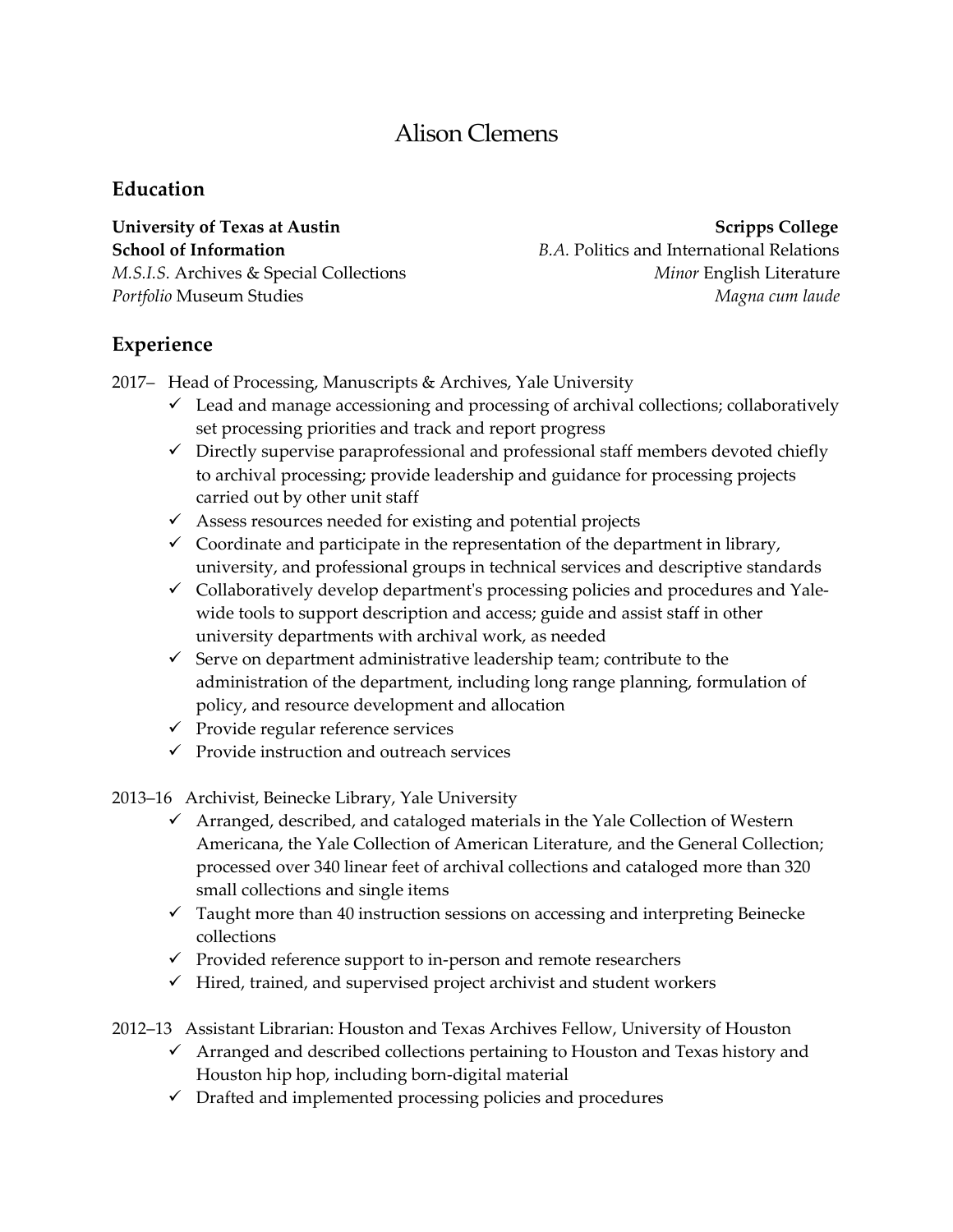- $\checkmark$  Provided special collections reference service and directed work of student workers
- 2011–12 Archives Intern, Dolph Briscoe Center for American History, University of Texas
	- $\checkmark$  Arranged, described, and cataloged personal and historical papers at various levels, from file– to box-level control, totaling approximately 100 linear feet
- 2012 Teaching Assistant, School of Information, University of Texas
	- $\checkmark$  Assessed and planned curriculum for course in rare books and special collections
	- $\checkmark$  Supported students with bibliographic and manuscript description
- 2011–12 Library Assistant I, Scarborough-Phillips Library, St. Edward's University
	- $\checkmark$  Weekend manager for reference and circulation desk; directed team of ~15 students
	- $\checkmark$  Created digital learning objects and library instructional tools
	- $\checkmark$  Provided in-person and virtual reference services
- 2011 Curatorial Intern, The Morgan Library & Museum
	- $\checkmark$  Processed materials in the Literary and Historical Manuscripts Department, including the Paris Review Archive and the Man Booker Prize Archive
	- $\checkmark$  Completed exhibition preparation and research for the Literary and Historical Manuscript Department curators, including text writing and editing

2010–11 Library Assistant I, Tarlton Law Library, University of Texas

- $\checkmark$  Served as evening facilitator for circulation functions
- $\checkmark$  Directed work of temporary staff and student workers
- 2010–12 Project Intern, Harry Ransom Center, University of Texas
	- $\checkmark$  Processed the papers of the novelist and short story writer Daniel Stern
	- $\checkmark$  Curated reading room exhibition for the Daniel Stern Papers
	- $\checkmark$  Completed processing, exhibition research, and digitization projects for the film department

## **Professional Leadership & Service**

#### **Yale University Library**

- 2021– Sensitive Materials Review Task Force
- 2021– Digital Collections System Phase 2 Working Group
- 2020– Metadata Strategy and Policy Steering Committee
- 2019– Digital Collections Systems Advisory Group
- 2017– Yale Archival & Manuscript Description Committee (chair)
- 2017– Yale Archival Management Systems Committee
- 2014– Personal Librarian for students in Silliman College
- 2017–20 Yale Cataloging Coordinating Council
- 2018 Search committee for Project Processing Archivist, Beinecke Library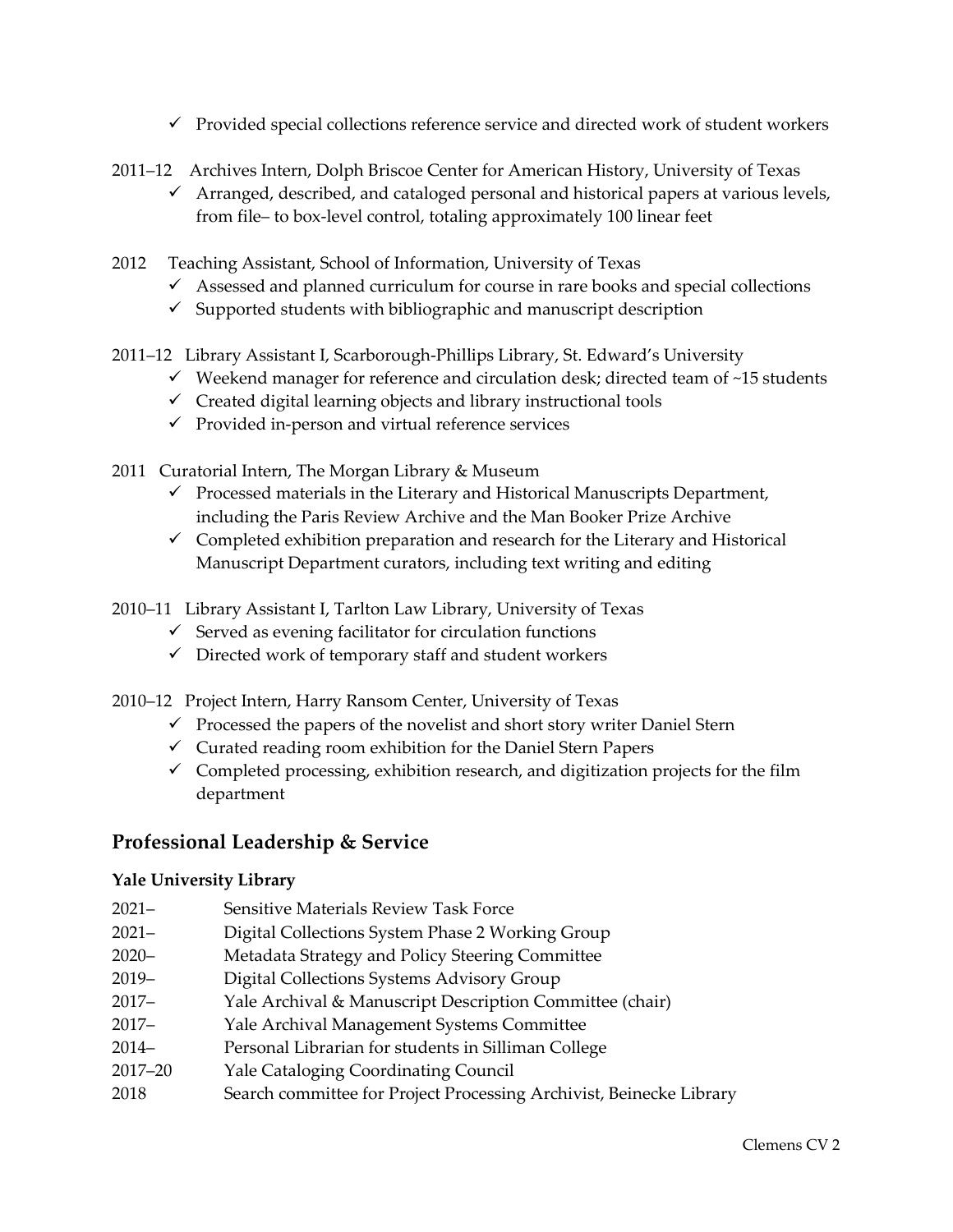| 2018        | Search committee for Software Preservation Analyst, Yale University Library   |  |
|-------------|-------------------------------------------------------------------------------|--|
| 2018-20     | Born Digital Description Task Force (chair) of the Yale Archival & Manuscript |  |
|             | <b>Description Committee</b>                                                  |  |
| 2018-20     | Linked Data for Production Phase 2 (LD4P2) Project Advisory Group             |  |
| $2017 - 19$ | History Keepers Project mentor                                                |  |
| $2017 - 18$ | PUI Settings & Enhancements Workgroup (team leader) for the ArchivesSpace     |  |
|             | Public User Interface Implementation Project                                  |  |
| 2017        | Search committee for Research Services Librarian, Beinecke Library            |  |
| 2017        | Search committee for Processing Archivist, Beinecke Library                   |  |
| 2016-17     | Supervisory Discussion Group, Beinecke Library                                |  |
| 2016        | Assessment Task Force, Beinecke Library                                       |  |
| $2015 - 17$ | Standing Committee on Professional Awareness (chair 2016–2017)                |  |
| $2015 - 16$ | User Experience Committee, Beinecke Library                                   |  |
| $2015 - 16$ | Workplace Survey Committee (chair), Beinecke Library                          |  |
| $2015 - 16$ | Contribute to social media outlets, Beinecke Library                          |  |
| $2015 - 16$ | Classroom Technology Committee, Beinecke Library                              |  |
| $2015 - 16$ | Workplace Culture Group for Technical Services, Beinecke Library              |  |
| $2013 - 15$ | <b>Library Staff Association Committee</b>                                    |  |

# **Yale University**

| $2020 -$ | Bias Awareness and Responsibility for Cultural Heritage Committee, member        |  |
|----------|----------------------------------------------------------------------------------|--|
| $2019-$  | Cross Collections Discovery metadata, rights statements, and anti-racist working |  |
|          | groups member, Cultural Heritage-IT Collaboration, a Yale-wide project for       |  |
|          | shared discovery across Yale libraries and museums                               |  |
| $2018 -$ | First-year and sophomore college adviser, Silliman College                       |  |
| 0.011    |                                                                                  |  |

2014– Fellow, Silliman College

## **United States, Connecticut, and New Haven**

| $2016-$           | Connecticut State Library Board (vice chair 2021–)                             |  |
|-------------------|--------------------------------------------------------------------------------|--|
| $2021 -$          | University of Texas iSchool Alumni Scholarship for BIPOC Students, scholarship |  |
|                   | creator co-leader (scholarship successfully funded March 2022)                 |  |
| 2019-20           | Search committee for Connecticut State Librarian (chair)                       |  |
| $2015 -$          | DLF-affiliated Born-Digital Access Group (coordinator 2019)                    |  |
| $2014-$           | Tutor, New Haven Reads                                                         |  |
| 2010 <sub>s</sub> | Grant application reviewer, Institute of Museum and Library Services           |  |
| 2010 <sub>s</sub> | Grant application reviewer, National Historical Publications and Records       |  |
|                   | Commission                                                                     |  |

### **Society of American Archivists**

| $2020 -$    | Archival Workers Emergency Fund Organizing Committee                  |  |
|-------------|-----------------------------------------------------------------------|--|
| $2017 -$    | Membership Committee (chair 2020–) and Mentoring Program Subcommittee |  |
|             | (chair 2017–2020)                                                     |  |
| $2015 -$    | Manuscript Repositories Section Steering Committee (chair 2018–19)    |  |
| $2013 - 17$ | Committee on Education (chair 2016–17)                                |  |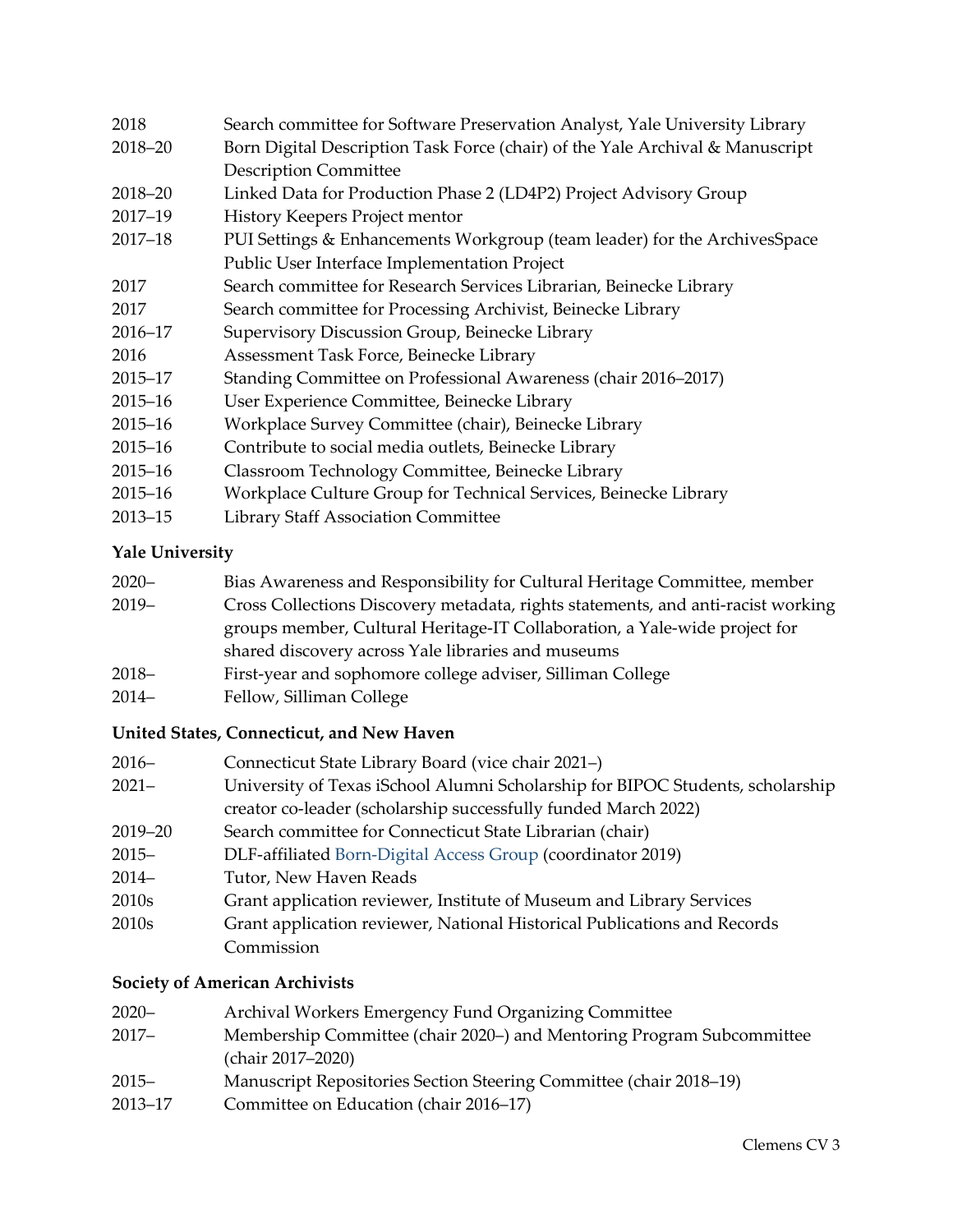2015–16 Archival History Roundtable (chair)

#### **Rare Books and Manuscripts Section (RBMS) of the American Library Association**

| $2018-$ | <b>Diversity Committee</b> |
|---------|----------------------------|
|---------|----------------------------|

- 2015–17 2017 Conference Planning Committee
- 2014–17 Web Editor
- 2014–17 Publications Committee
- 2014–17 Task Force on Core Competencies in Special Collections Librarianship
- 2013–17 Membership & Professional Development Committee

### **Presentations & Publications**

2022 "Imagining Otherwise: Reflecting on what the Abolition in Special Collections Survey Data Can Teach Us About the Harms Enacted by Security Policies and Procedures" (presenter). Rare Books and Manuscripts Section Conference.

"Alumni Fund Scholarship for BIPOC Students at the University of Texas iSchool," *Archival Outlook*, May/June 2022.

"A Framework for Access Systems for Born-Digital Archival Materials" [\(osf.io/kecs8/\)](https://osf.io/kecs8/), March 2022.

["Say My Name, Say My Name: Addressing Missing Name Information for Women in](https://saadescription.wordpress.com/2022/03/28/addressing-missing-name-information-for-women-in-yale-special-collections/)  [Yale Special Collections,](https://saadescription.wordpress.com/2022/03/28/addressing-missing-name-information-for-women-in-yale-special-collections/)" *Descriptive Notes*, the newsletter of the Description Section of the Society of American Archivists, March 2022.

2021 "A Call to Action: User Experience and Inclusive Description" white paper in *[The](https://purl.stanford.edu/gg453cv6438)  [Lighting the Way Handbook: Case Studies, Guidelines, and Emergent Futures for Archival](https://purl.stanford.edu/gg453cv6438)  [Discovery and Delivery](https://purl.stanford.edu/gg453cv6438)*.

"Putting Collective Leadership in Action" (facilitator). Society of American Archivists Annual Meeting.

"Assessing Power Dynamics in Multigenerational Archives," *Archival Outlook*, Society of American Archivists, January/February.

2020 "Libraries, Archives and Museums Are Not Neutral: Working Toward Eliminating Systemic Bias and Racism in Cultural Heritage Information Systems," with Robert Sanderson, keynote, International Conference on Digital Heritage, November 2020.

"Access Values for the Digital Library Federation Born-Digital Access Working Group" [\(osf.io/ed7vk/\)](https://osf.io/ed7vk/), September 2020.

"Community at Work: LAM Mutual Aid and Solidarity," moderator for panel discussion for the Archival Workers Emergency Fund, July 2020.

 ["Participatory Archival Research and Development: The Born-Digital Access Initiative,](https://digitalcommons.kennesaw.edu/provenance/vol36/iss1/3)" *Provenance*, Society of Georgia Archivists, April 2020.

 "Collecting User Experiences, Needs, and Desires for Accessing Born-Digital Archival Collections" white paper (osf.io/wd29k), March 2020.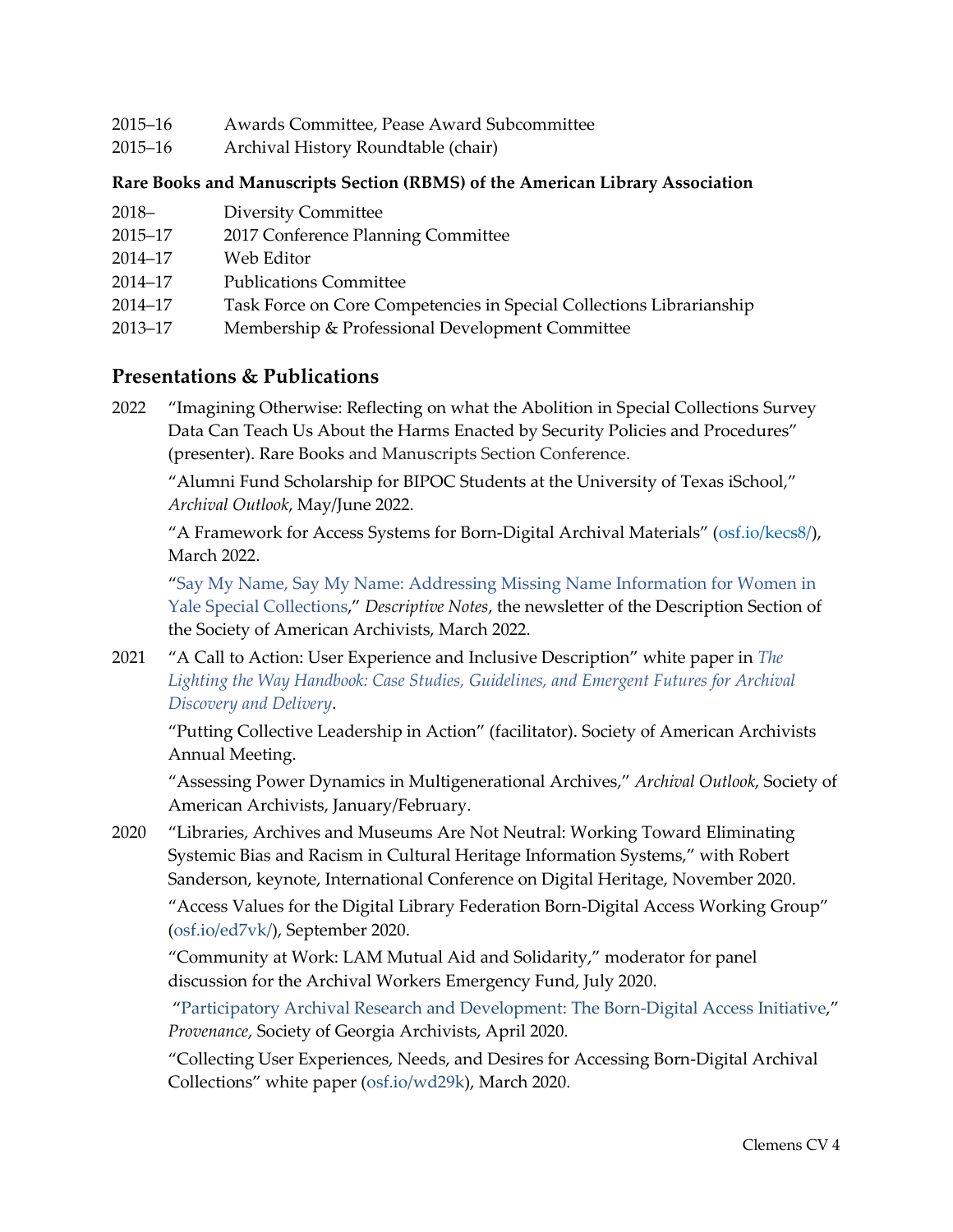2019 "Levels and Practices of Born-Digital Access: Reports from the DLF Born-Digital Access Group." BitCurator Users Forum. New Haven, CT.

"Young, Old, Seasoned, Green: Assessing Power Dynamics in Multigenerational Archives" (facilitator). Society of American Archivists Annual Meeting. Austin, TX.

"Development and Archival Work" (moderator for panel). Society of American Archivists Annual Meeting. Austin, TX.

2018 "Get Mentored: San Jose State University Society of American Archivists Student Chapter webinar" (invited speaker).

["Born Digital Access Bootcamp"](https://osf.io/wndu3/) (facilitator). Digital Library Federation. Henderson, NV.

"Meaning-making and Building Relationships" (invited interviewee). *An Archivist's Tale*  podcast.

 "Asking the User: Incorporating user-centered customizations and features into Yale's ArchivesSpace PUI" (presenter). ArchivesSpace Member Forum. Washington, D.C.

2017 ["Born Digital Access Bootcamp"](https://osf.io/6gc82/) (facilitator). Digital Archivists of Philadelphia. Philadelphia, PA.

"Stories We Tell with Students: Pedagogy and Process" (moderator). Rare Books and Manuscripts Section Conference. Iowa City, IA.

"Providing Access to Born-Digital Cultural Heritage" (invited speaker). Rare Book School. New Haven, CT.

"Complicating the Canon" (invited speaker). Yale Club of New York City.

"Collaborative Education for Providing Access to Born-Digital Cultural Heritage Material" (invited speaker). New England Technical Services Librarians Annual Conference. Worcester, MA.

["Born Digital Access Bootcamp: A Collaborative Learning Forum"](https://osf.io/ptbgj/) (facilitator). New England Archivists Spring Meeting. Hyannis, MA.

2016 "From Papyri to Penguin Books," *Collaborating for Impact: Special Collections and Subject Librarian Partnerships*, The Association of College & Research Libraries, 2016.

"Born-Digital Access: Mapping the Current Landscape." [Preliminary report.](http://bit.ly/hackbdaccess-report)

"From Survey Design to Hackfest: Reflections on Research-in-Practice for Born-Digital Access." Society of American Archivists Research Forum. Atlanta, GA.

"What Do Students and New Professionals Want? Assessing Informal Educational Needs," *Archival Outlook*, Society of American Archivists, May/June.

"Music Archives IV: DJ Screw" (invited interviewee). *Lost in the Stacks* podcast.

2015 "Born-Digital Access Hackfest: Collaborative Solution-Building for Current Challenges." Society of American Archivists Annual Meeting. Cleveland, OH.